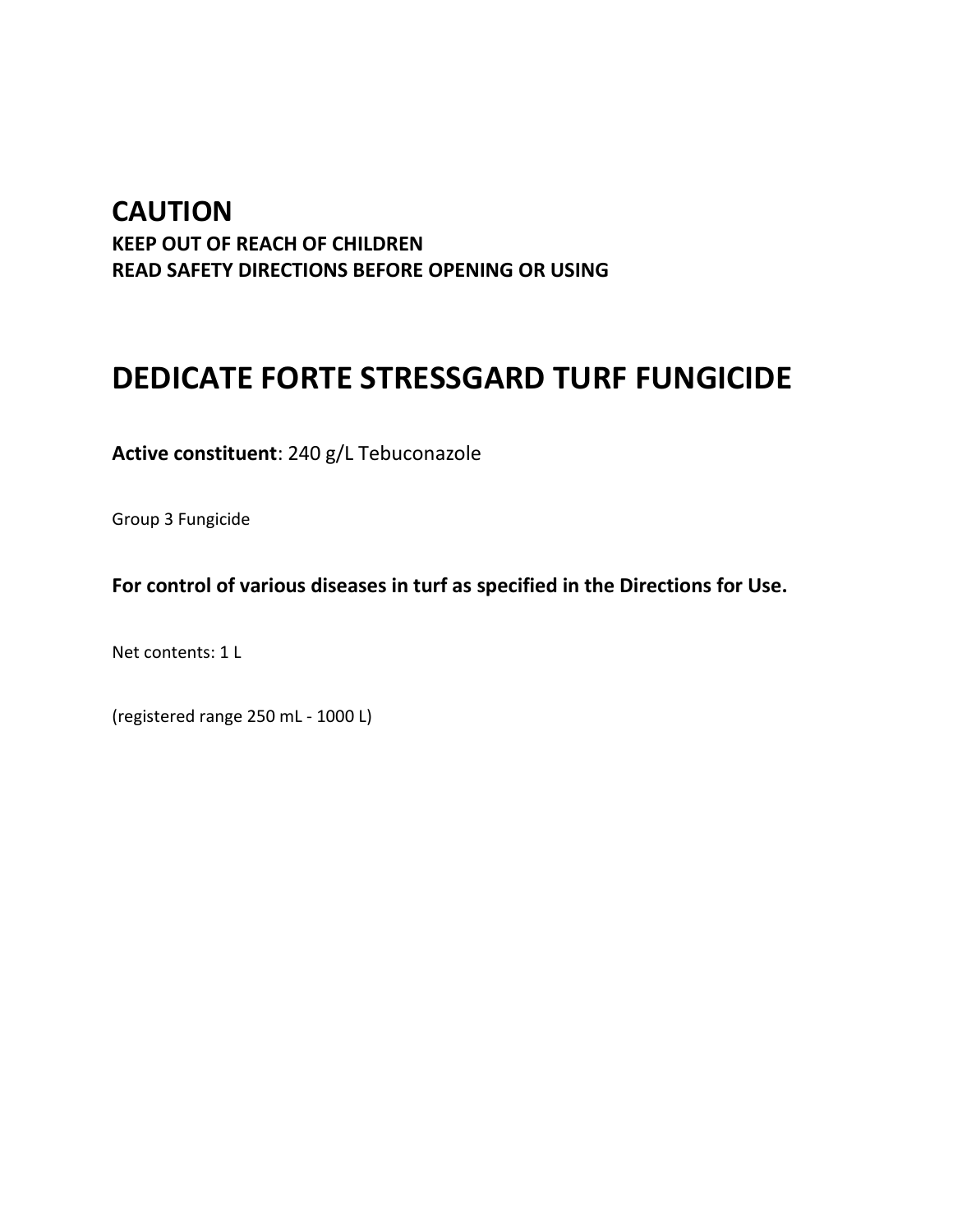#### **RESTRAINTS**

For PROFESSIONAL use only.

DO NOT apply by aerial spraying.

DO NOT apply if heavy rains or storms are forecast within 3 days.

DO NOT irrigate to the point of runoff for at least 3 days after application.

#### **SPRAY DRIFT RESTRAINTS**

Specific definitions for terms used in this section of the label can be found at apvma.gov.au/spraydrift.

DO NOT allow bystanders to come into contact with the spray cloud.

DO NOT apply in a manner that may cause an unacceptable impact to native vegetation, agricultural crops, landscaped gardens and aquaculture production, or cause contamination of plant or livestock commodities, outside the application site from spray drift. The buffer zones in the relevant buffer zone table/s below provide guidance but may not be sufficient in all situations. Wherever possible, correctly use application equipment designed to reduce spray drift and apply when the wind direction is away from these sensitive areas.

DO NOT apply unless the wind speed is between three and 20 kilometres per hour at the application site during the time of application.

DO NOT apply if there are hazardous surface temperature inversion conditions present at the application site during the time of application. Surface temperature inversion conditions exist most evenings one to two hours before sunset and persist until one to two hours after sunrise.

DO NOT apply by a boom sprayer unless the following requirements are met:

- Spray droplets are not smaller than a MEDIUM spray droplet size category.
- Minimum distances between the application site and downwind sensitive areas are observed (see 'Mandatory buffer zones' section of the following table titled 'Buffer zones for boom sprayers').

Buffer zones for boom sprayers

| Application | height<br><b>Boom</b> | Mandatory downwind buffer zones |                 |                 |                |  |
|-------------|-----------------------|---------------------------------|-----------------|-----------------|----------------|--|
| rate        | above the target      | <b>Bystander</b>                | Natural         | Vegetation      | Pollinator     |  |
|             | canopy                | areas                           | aquatic areas   | areas           | areas          |  |
| 3.5 L/ha    | 0.5 m or lower        | 0 m                             | 20 <sub>m</sub> | 20 <sub>m</sub> | 0 <sub>m</sub> |  |
|             | 1.0 m or lower        | 15 <sub>m</sub>                 | 55 m            | 60 m            | 0 m            |  |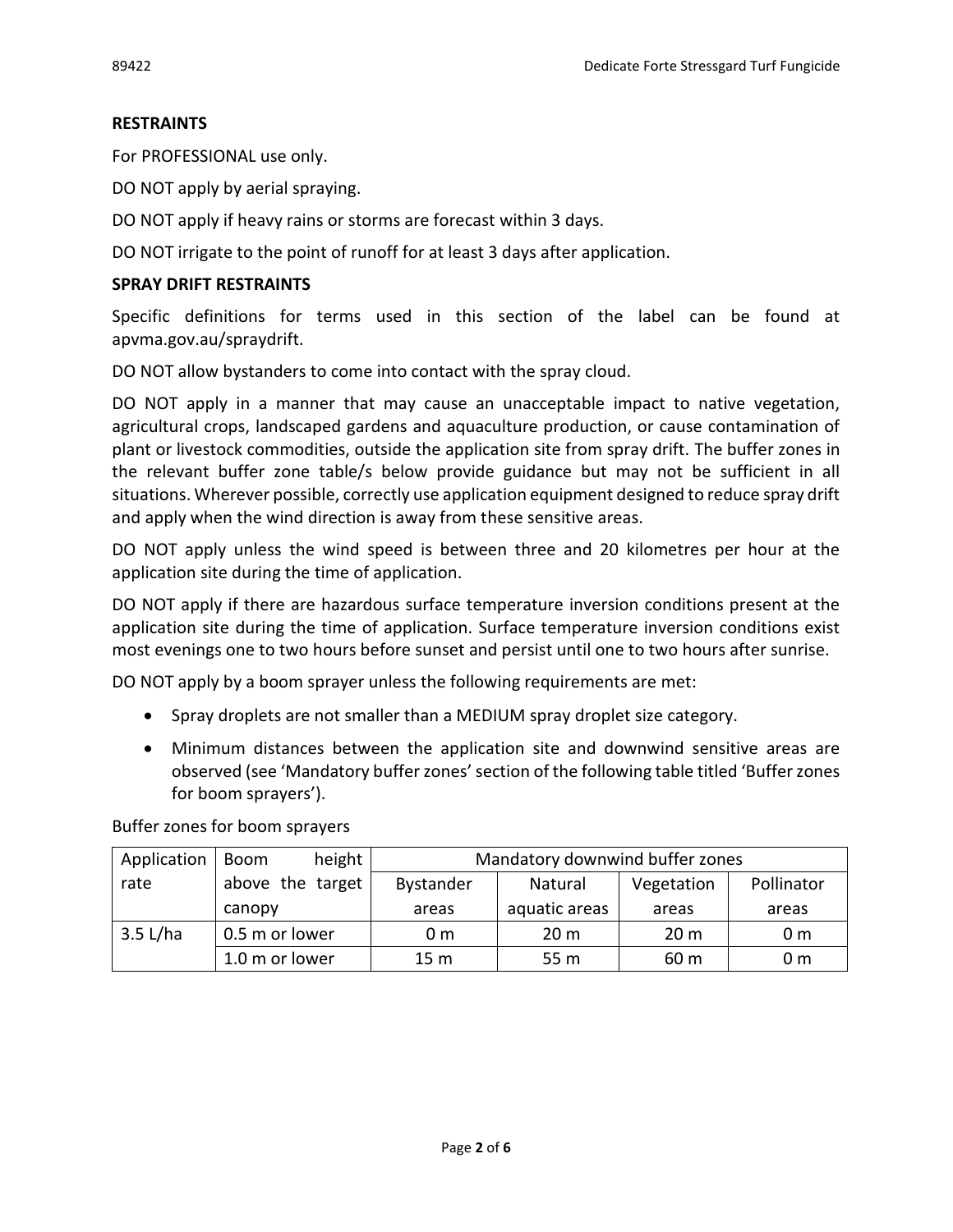| <b>CROP</b> | <b>DISEASE</b>                       |                                                         | <b>RATE</b> | <b>CRITICAL COMMMENTS</b>                                                                                                                                                                                                                                                                                                                                                                                                                                   |  |
|-------------|--------------------------------------|---------------------------------------------------------|-------------|-------------------------------------------------------------------------------------------------------------------------------------------------------------------------------------------------------------------------------------------------------------------------------------------------------------------------------------------------------------------------------------------------------------------------------------------------------------|--|
| Turf        | <b>Dollar Spot</b>                   | Clarireedia<br>homoeocarpa                              | 3.5<br>L/ha | Apply on a 14-28-day spray<br>interval when conditions are<br>favorable for disease                                                                                                                                                                                                                                                                                                                                                                         |  |
|             | Anthracnose                          | Colletotrichium<br>graminicola                          |             | development. Use the shorter<br>spray interval under high disease<br>pressure or for curative                                                                                                                                                                                                                                                                                                                                                               |  |
|             | <b>Brown Patch</b>                   | Rhizoctonia solani                                      |             | treatment.<br>When targeting brown patch<br>control on the roots, apply                                                                                                                                                                                                                                                                                                                                                                                     |  |
|             | Fusarium or<br>Microdochium<br>Patch | Microdochium nivale                                     |             | sufficient irrigation to wash this<br>product into the root zone.<br>This use is subject to a Fungicide                                                                                                                                                                                                                                                                                                                                                     |  |
|             | Helminthosporium<br>disease          | Bipolaris spp.,<br>Drechslera spp.,<br>Exserohilum spp. |             | <b>Resistance Management</b><br>Strategy. See label under<br>Resistance Warning.                                                                                                                                                                                                                                                                                                                                                                            |  |
|             | Gray leaf spot                       | Pyricularia grisea                                      |             | Do not apply more than six<br>applications per year.                                                                                                                                                                                                                                                                                                                                                                                                        |  |
|             | Rust                                 | Puccinia spp.                                           |             |                                                                                                                                                                                                                                                                                                                                                                                                                                                             |  |
|             | <b>Fairy Ring</b>                    | Basidiomycetes<br>fungi                                 | 3.5<br>L/ha | Apply in late winter/early spring<br>as a preventative treatment<br>when mean soil temperatures<br>reach 13-16ºC over five days at a<br>5 cm depth. Water-in the<br>treatment to the depth at which<br>fairy ring is present. Make a<br>second application 28 days later.<br>This use is subject to a Fungicide<br><b>Resistance Management</b><br>Strategy. See label under<br>Resistance Warning.<br>Do not apply more than six<br>applications per year. |  |

#### **DIRECTIONS FOR USE**

### **NOT TO BE USED FOR ANY PURPOSE, OR IN ANY MANNER, CONTRARY TO THIS LABEL UNLESS AUTHORISED UNDER APPROPRIATE LEGISLATION.**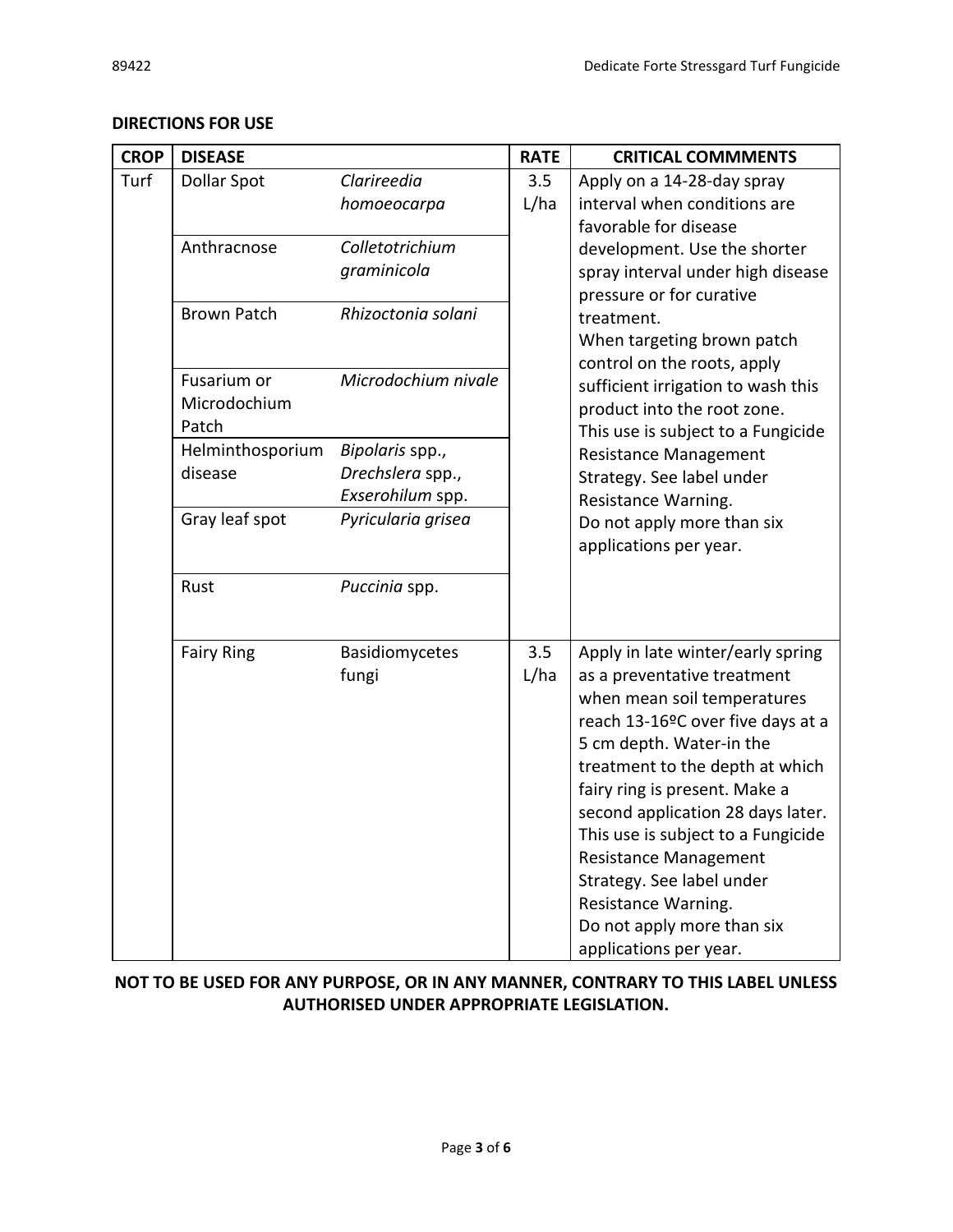#### **GENERAL INSTRUCTIONS**

#### **APPLICATION**

Dedicate Forte Stressgard is a broad-spectrum fungicide which is absorbed rapidly and works systemically from within the plant. Good coverage and wetting of the foliage are necessary. An application is rainfast after drying (approximately 30 minutes) and rain or sprinkler irrigation after this time should not decrease effectiveness. This product must be used as part of an integrated pest management plan that promotes plant growth and minimizes stress conditions. Apply in all cases when plants are fully established and actively growing. Applications must be applied at prescribed intervals to maintain disease control.

Good control requires good coverage. Application should be made using sufficient water to ensure thorough, uniform coverage. Apply in 400-800 L water per ha for foliar or crown diseases such as Dollar Spot, Anthracnose, Brown Patch, Fusarium (Microdochium), Helminthosporium, Gray leaf spot and Rust. Use higher water rates (up to 1600 L per ha) for treatment of soil/root diseases such as Brown Patch and Fairy Ring.

This product may cause staining. Avoid off-target hardscapes such as cart paths, driveways, pavers, or similar materials. Rinse spray equipment thoroughly with warm water and detergent.

#### **COMPATIBILITY**

As formulations of other manufacturers' products are beyond the control of Bayer CropScience Pty Ltd and as water quality may vary, a compatibility test to assess physical compatibility should be conducted with any potential tank mix partner prior to mixing commercial quantities. Fill a clear container three-quarters full with water. Add the appropriate amount of Dedicate Forte Stressgard and the tank mix partner. Shake or gently stir after each addition to mix thoroughly. Let the mixture stand for 15 minutes and look for separation, large flakes, precipitates, gels and heavy oily film or other signs of incompatibility. If the compatibility test shows signs of incompatibility, do not tank mix the product tested with Dedicate Forte Stressgard. Read the label of the other product before mixing or using the tank mix. Follow all use restrictions on this label and for all tank mix partners and use the most restrictive use pattern for the labels of all products in a tank mixture. Do not mix concentrates together but add each one separately to the spray tank.

Do not store mix overnight. As changes in climatic conditions can alter the sensitivity of plants to mixtures of sprays, Bayer CropScience Pty Ltd cannot be responsible for the behaviour of such mixtures. For further information on the compatibility of this product with other products, contact your local retailer or Bayer CropScience Pty Ltd representative.

#### **IPM COMPATIBILITY**

Toxic to beneficial arthropods. Not compatible with integrated pest management (IPM) programs utilising beneficial arthropods. Minimise spray drift to reduce harmful effects on beneficial arthropods outside the treatment area.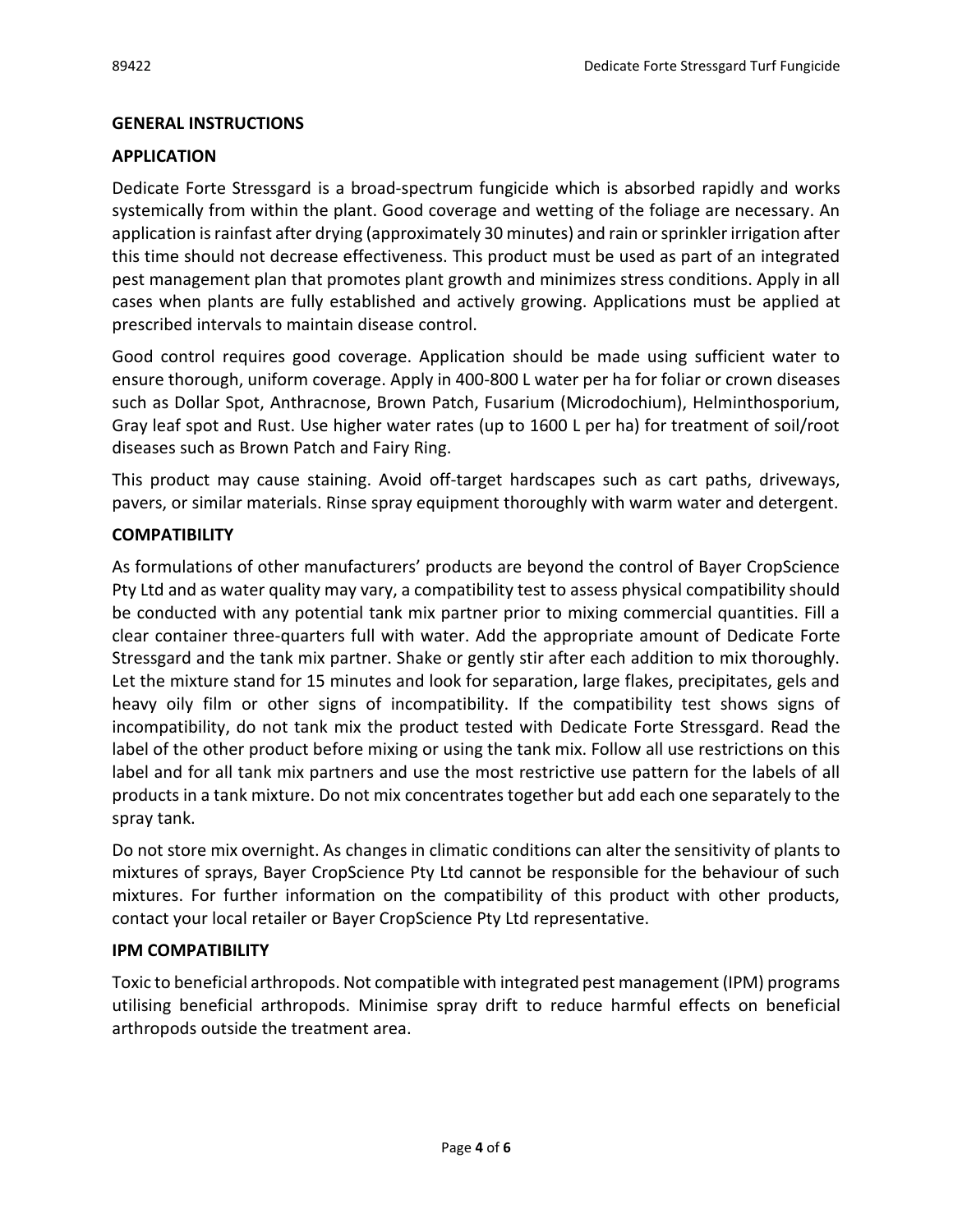#### **RESISTANCE WARNING**

Dedicate Forte Stressgard is a demethylation inhibitor (DMI) fungicide. For fungicide resistance management Dedicate Forte Stressgard is a Group 3 fungicide. Some naturally occurring individual fungi resistant to Dedicate Forte Stressgard and other Group 3 fungicides may exist through normal genetic variability in any fungal population. The resistant individuals can eventually dominate the fungal population if these fungicides are used repeatedly. These resistant fungi will not be controlled by Dedicate Forte Stressgard and other Group 3 fungicides, thus resulting in a reduction in efficacy. Since the occurrence of resistant fungi is difficult to detect prior to use, Bayer CropScience Pty Ltd accepts no liability for any losses that may result from the failure of Dedicate Forte Stressgard to control resistant fungi. The use of Dedicate Forte Stressgard in turf is subject to a Fungicide Resistance Management Strategy https://croplife.org.au/resources/programs/resistance-management/ turf-various-diseases. DO NOT apply consecutive sprays of fungicides from the same activity group, unless mixed with a registered fungicide from a different mode of action group with no known resistance.

#### **PRECAUTIONS**

#### **Re-entry Period**

General public: Do not allow entry into treated areas until the spray has dried or until irrigation has been applied.

Occupational users: Do not enter treated areas until spray has dried or until irrigation has been applied. If prior entry is necessary wear cotton overalls buttoned to the neck and wrist (or equivalent clothing) and chemical resistant gloves. Clothing must be laundered after each day's use.

#### **PROTECTION OF LIVESTOCK**

DO NOT graze treated turf; or feed turf clippings from any treated area to poultry or livestock.

# **PROTECTION OF WILDLIFE, FISH, CRUSTACEANS AND ENVIRONMENT**

Toxic to aquatic life. DO NOT contaminate wetlands or watercourses with this product or used containers.

#### **STORAGE AND DISPOSAL**

Store in the closed, original container in a cool, well-ventilated area. DO NOT store for prolonged periods in direct sunlight. Triple rinse containers before disposal. Add rinsings to spray tank. DO NOT dispose of undiluted chemicals on site. If recycling, replace cap and return clean containers to recycler or designated collection point. If not recycling, break, crush or puncture and deliver empty packaging for appropriate disposal to an approved waste management facility. If an approved waste management facility is not available bury the empty packaging 500mm below the surface in a disposal pit specifically marked and set up for this purpose clear of waterways, desirable vegetation and tree roots, in compliance with relevant Local, State or Territory government regulations. DO NOT burn empty containers or product. DO NOT re-use empty containers for any other purpose.